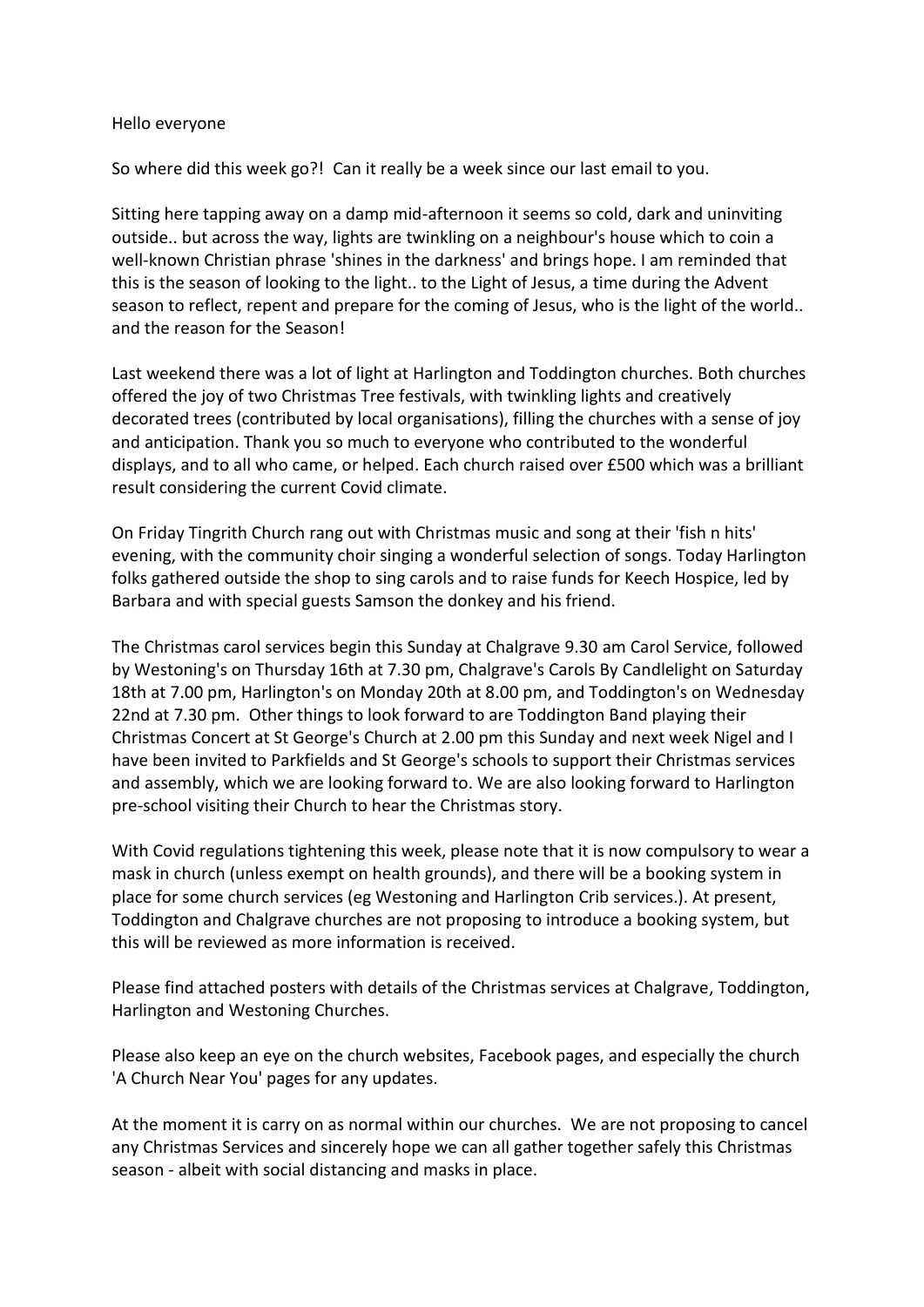Do please follow guidelines at each church where we will be requesting the wearing of masks and the use of hand sanitiser before entering the church. Let us look out for each other to keep each other safe.

### **Sunday's services 12th December 2021**

Chalgrave Carol Service 9.30 am Harlington Morning Prayer 9.30 am Toddington Holy Communion 11.00 am Westoning Holy Communion 11.00 am and 3.00 pm Family service Tingrith Church - no service this week.

### The Upper Room 6pm by zoom:

<https://us02web.zoom.us/j/86550250989?pwd=aHc5WnduRVppNVZ0TDJWaU1VRVk3dz09> Please contact Revd Linda for details of how to join.

### **Other services and events this week:**

### **Sunday 12th**

Toddington Band Christmas concert 2.00 pm in church

### **Monday 13th**

Morning Prayer Toddington 9.30 am No mums and tots group this week.. we will restart in the new year. Toddington Advent course at the Rectory 11.00 am, Toddington Seated Pilates 2.00 pm is not on this week and moves to Monday 20th instead. Toddington 7.45 pm Alpha Advent online gathering **Tuesday 14th** Funeral of Dale 10.00 am Westoning Church Westcaf 10.00 am Village Hall, Westoning Sewing Bee Christmas gathering 1.00 pm Village Hall, Westoning Toddington Youth Group 5.30 pm Wilkinson Hall **Wednesday 15th** 10.00 am Morning Service at Harlington Church **Thursday 16th** Afternoon with Friends 2.00 pm Wilkinson Hall, Toddington 7.30 pm service of readings and carols at Westoning Church **Friday 17th** Little Stars 1.15 pm Westoning Church Friday Fellowship 2.00 pm village Hall, Westoning

### **Saturday 18th**

Chalgrave Carols by Candlelight service 7.00 pm

I have spent hours this week setting up Chalgrave church with a card reader and an online donation button on the A Church Near You page. I encourage you all please to consider checking each church's respective 'A Church Near You' page which has lots of information about the services and a calendar of events. There is also a donation button on each church page (Tingrith's still to be set up) should you find yourself in a position to be able to make a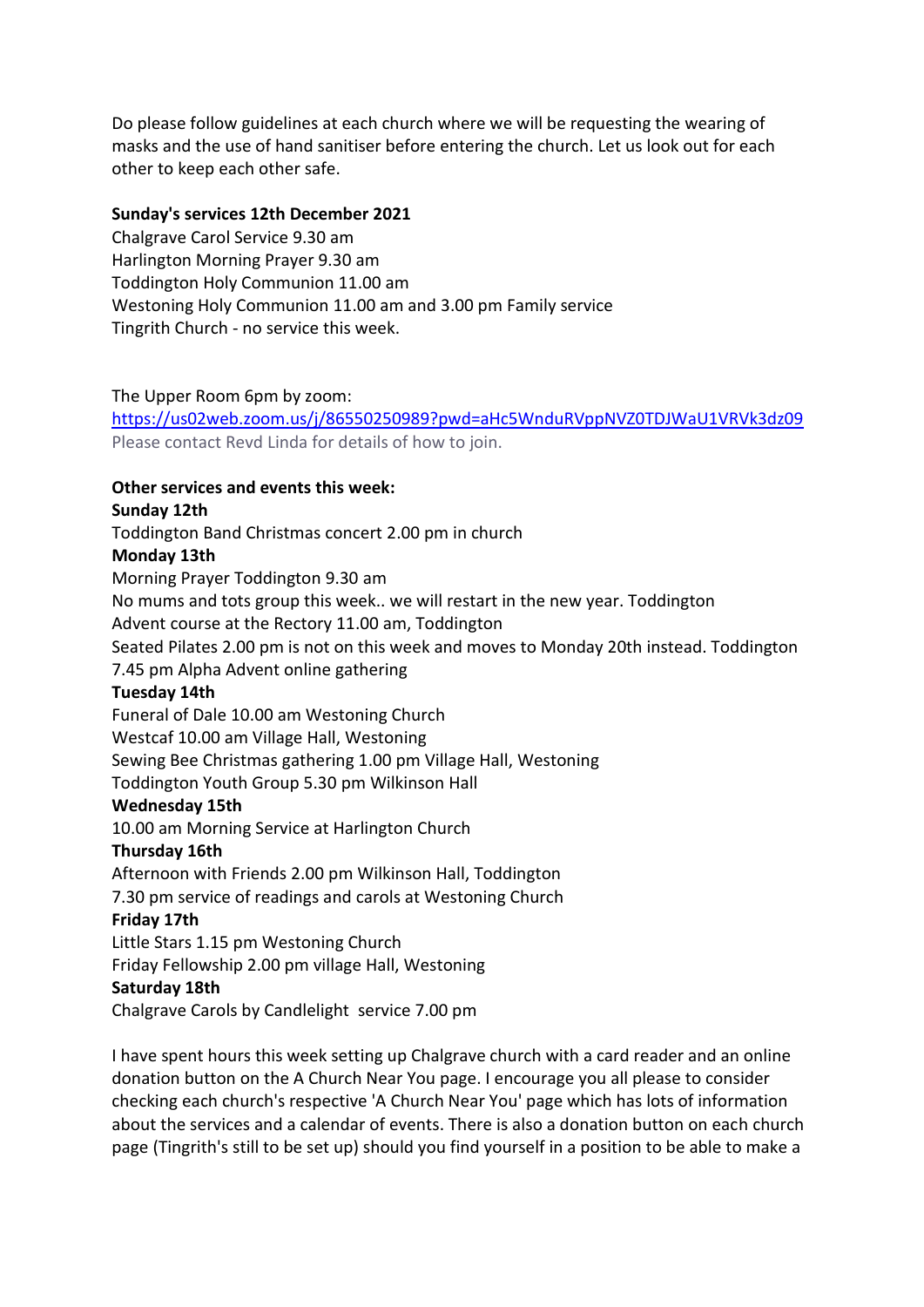donation online to support your respective church. It is also possible to make regular monthly giving online if you like me, are short of cash nowadays. Here is Chalgrave Church link:

<https://www.achurchnearyou.com/church/7698/>



# [Chalgrave Church \(All](https://www.achurchnearyou.com/church/7698/)  Saints) - [A Church Near You](https://www.achurchnearyou.com/church/7698/)

Update on Services We are delighted to be back in church each Sunday at 9.30 am for our morning service, to which all are welcome. We follow Social Distancing guidelines and continue to wear face masks in church and sanitise our hands before entering church. At present we are able to sing in church wearing masks. If you are not able to come to church you are very welcome to join us for the ... [www.achurchnearyou.com](http://www.achurchnearyou.com/)

Toddington Church link: <https://www.achurchnearyou.com/church/7714/>



## [St George of England,](https://www.achurchnearyou.com/church/7714/)  Toddington - [A Church Near](https://www.achurchnearyou.com/church/7714/)  [You](https://www.achurchnearyou.com/church/7714/)

Update on Services We have resumed our regular Sunday Morning 11am Holy Communion Service in Church and our Monday Morning Prayer 9.30am Service in Church. PLEASE NOTE: Those attending church will continue to be invited to sanitise hands on entering the church, to use the NHS Covid19 QR code or to list their names for track and trace purposes and to wear a face mask, and there will be

[www.achurchnearyou.com](http://www.achurchnearyou.com/)

...

 $\overline{2}$ Harlington Church link: <https://www.achurchnearyou.com/church/7667/>

 $\overline{\mathbf{2}}$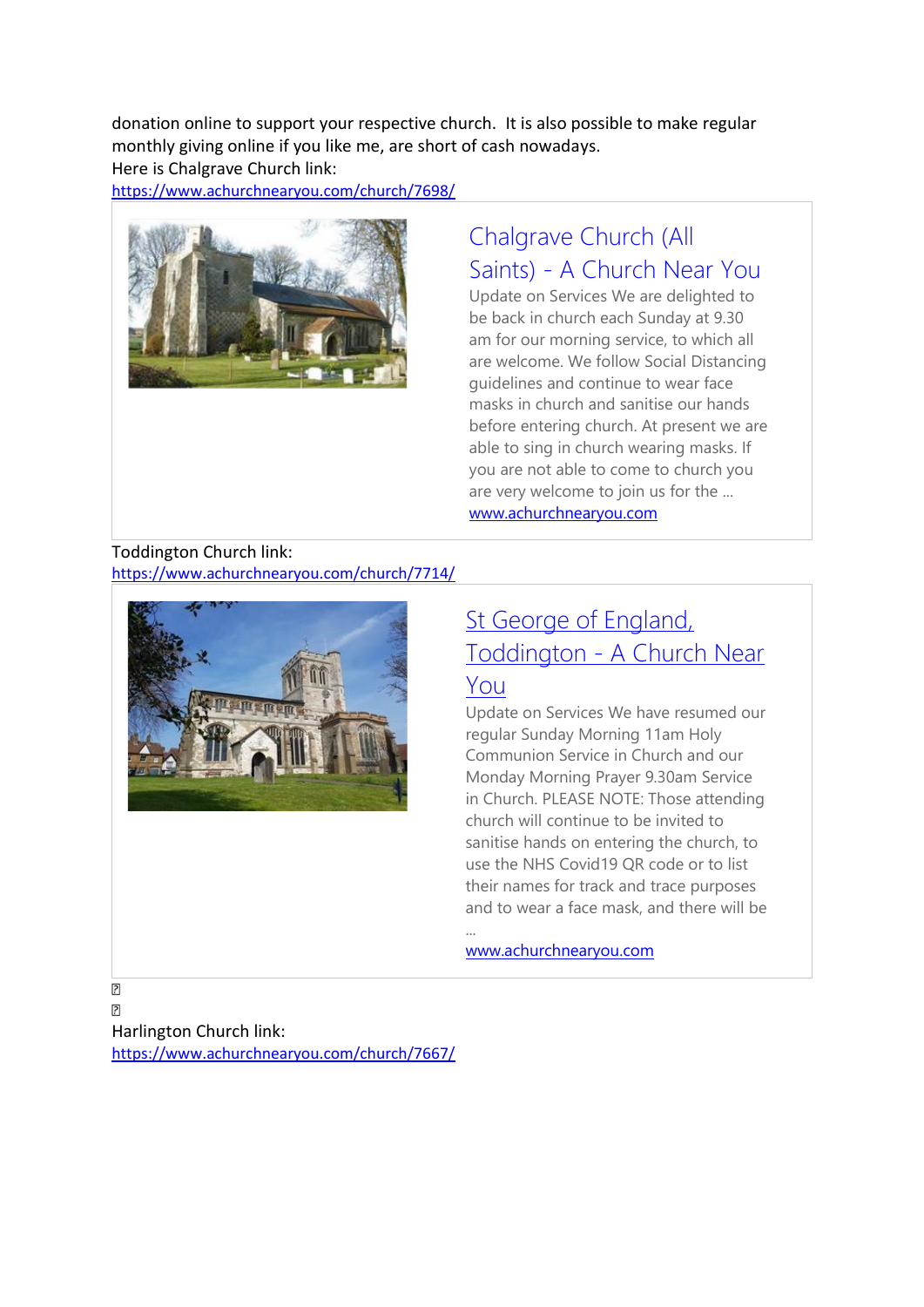

# [St Mary's Harlington -](https://www.achurchnearyou.com/church/7667/) A [Church Near You](https://www.achurchnearyou.com/church/7667/)

Welcome to St Mary's Church, Harlington, this beautiful, historic church which stands at the centre of this much loved, pretty village. The Church family are friendly and warmly welcoming and enjoy meeting together to worship and for social events. The Church is led by Ministers Revd Nigel Washington and Revd Linda Washington, with assistance from Robert Johns, Reader. [www.achurchnearyou.com](http://www.achurchnearyou.com/)

#### $\overline{2}$  $\overline{2}$

### Westoning Church link:

<https://www.achurchnearyou.com/church/7664/>



## [St Mary Magdalene -](https://www.achurchnearyou.com/church/7664/) A [Church Near You](https://www.achurchnearyou.com/church/7664/)

WESTONING CHURCH is a thriving community of worshippers drawn from Westoning and it's surrounding villages. If you've just moved into the area or are a visitor you can be assured of a very warm welcome. We have a range of services suitable for all ages. Our Vicar, Reverend Nigel Washington, or Associate Minister: Reverend Linda Washington 01525 714442 or [nwashy2@gmail.com](mailto:nwashy2@gmail.com) or Linda

[www.achurchnearyou.com](http://www.achurchnearyou.com/)

...

 $\begin{bmatrix} 2 \end{bmatrix}$  $\overline{P}$ Tingrith Church link: <https://www.achurchnearyou.com/church/7663/>